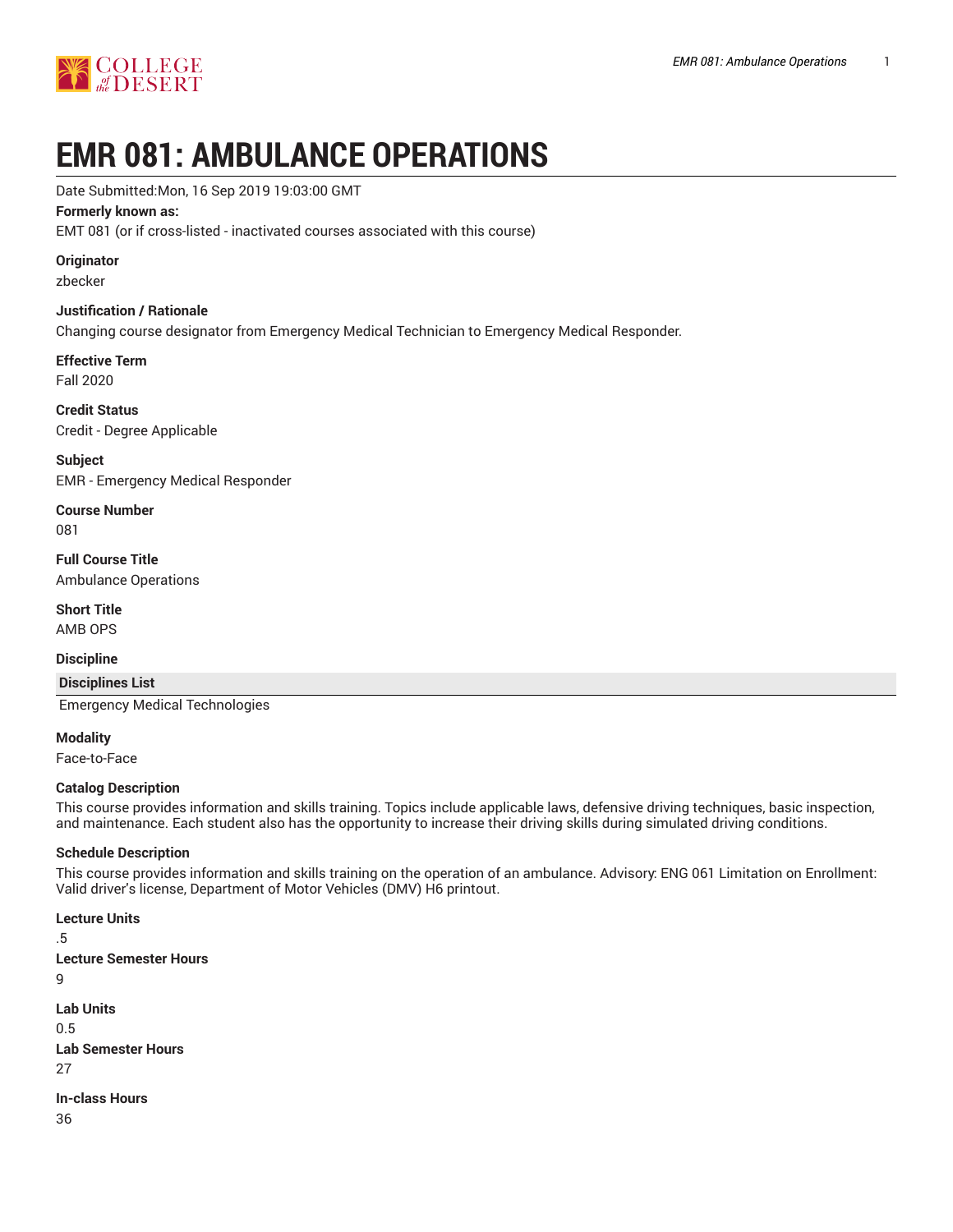

**Out-of-class Hours** 18

**Total Course Units** 1 **Total Semester Hours** 54

**Prerequisite Course(s)** Advisory: ENG 061

**Limitation on Enrollment** Valid driver's license, Department of Motor Vehicles (DMV) H6 printout.

# **Required Text and Other Instructional Materials**

**Resource Type** Manual

**Author** California Highway Patrol

**Title** Ambulance Driver's Handbook

**Publisher**

DMV

**Year** 2016-01-01

#### **Class Size Maximum**

30

**Entrance Skills** Demonstrate and understand use of basic English.

#### **Requisite Course Objectives**

ENG 061-Use theses to organize paragraphs into coherent analyses.

ENG 061-Demonstrate the ability to think critically and express ideas using various patterns of development.

ENG 061-Demonstrate the ability to use research skills including library resources such as books, periodicals, electronic databases and online resources such as the internet.

ENG 061-Demonstrate the ability to read and respond in writing beyond the literal interpretation of the text.

#### **Course Content**

- 1. Introduction to Ambulance Operations
- 2. State and Local Laws Relating to Ambulance Operations
- 3. The Smith System 5 Keys to Defensive Driving
- 4. Principles of Driving Techniques
- 5. Principles of Safe Driving of Ambulances During Code 3 Response
- 6. Driving Safety for Off-Road Operations
- 7. Driver Safety while Working at Highway Emergencies
- 8. Placement of the Ambulance at an Emergency Scene
- 9. How to Operate and Secure the Patient Gurney
- 10. How to Perform Pre-Trip, Enroute, and Post-Trip Inspections
- 11. How to Read and Interpret Vehicle Gauges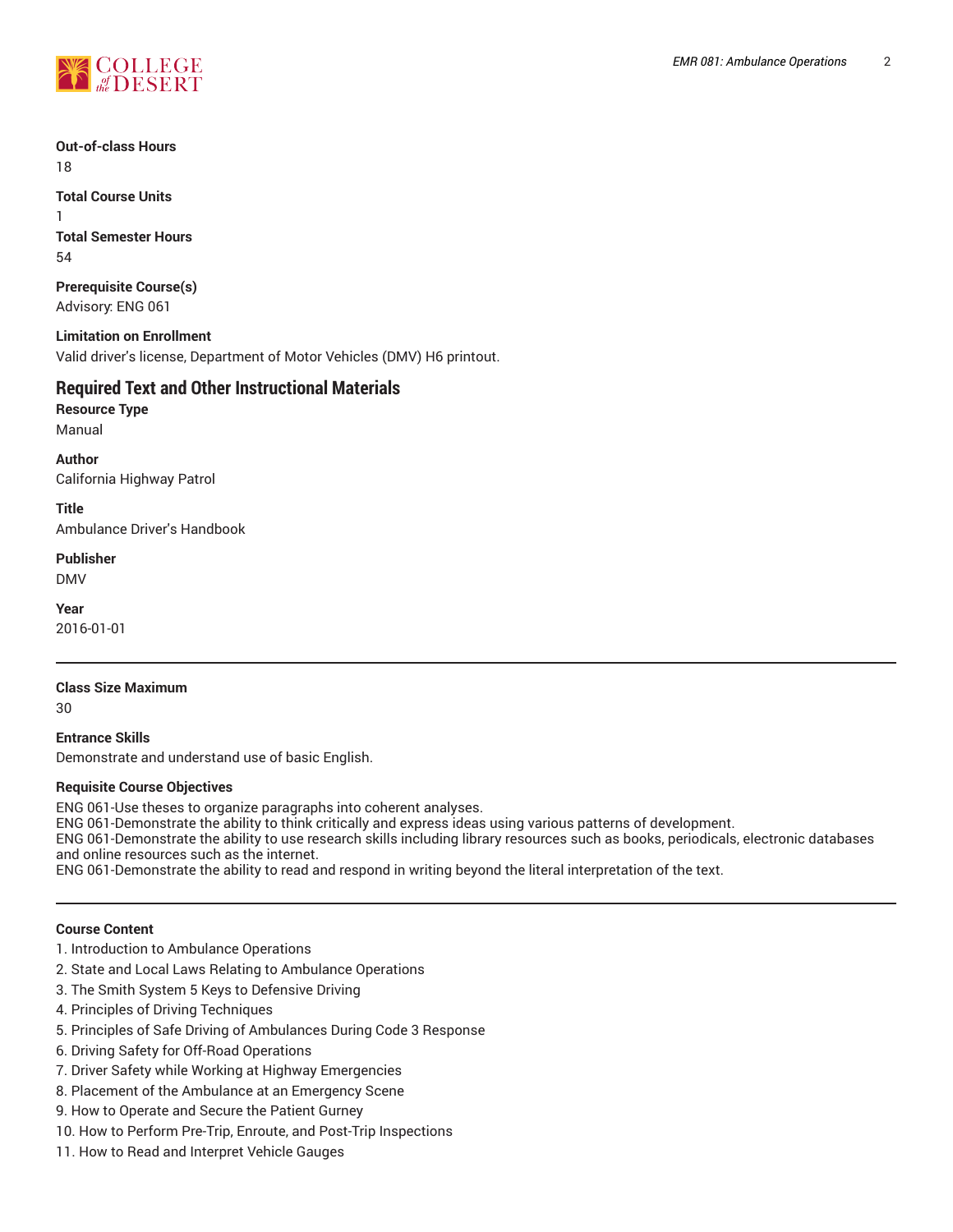

- 12. How to Perform Routine Ambulance Maintenance
- 13. How to Complete Routine Maintenance Records and Reports
- 14. Development of an Inventory Checklist
- 15. How to Make Daily Equipment Inventory Checks
- 16. Development of a Hospital Route Map Book
- 17. Local Hospital Receiving Protocols and Required Reports
- 18. Written Exam

#### **Lab Content**

- How to Maneuver the Ambulance Through a Serpentine Exercise
- How to Maneuver the Ambulance Through an Offset Alley Exercise
- How to Maneuver the Ambulance Through a Straight Line Exercise
- How to Maneuver the Ambulance Through a Turn Around Exercise
- How to Maneuver the Ambulance Through a Diminishing Clearance Exercise
- How to Maneuver the Ambulance Through an Alley Dock Exercise
- How to Drive an Ambulance
- How to Operate and Secure the Patient Gurney
- How to Perform Pre-Trip, Enroute, and Post-Trip Inspections
- How to Read and Interpret Vehicle Gauges
- How to Perform Routine Ambulance Maintenance
- How to Complete Routine Maintenance Records and Reports

#### **Course Objectives**

|             | <b>Objectives</b>                                                                                                                                                                          |
|-------------|--------------------------------------------------------------------------------------------------------------------------------------------------------------------------------------------|
| Objective 1 | Demonstrate knowledge of driver's responsibilities, vehicle laws, and defensive driving techniques.                                                                                        |
| Objective 2 | Demonstrate an understanding and practical knowledge of techniques on basic inspections and maintenance of<br>ambulances.                                                                  |
| Objective 3 | Demonstrate knowledge of techniques for operating an ambulance vehicle prior to the run, during the run, while at the<br>emergency scene, to the hospital, and when returning to quarters. |

#### **Student Learning Outcomes**

|           | Upon satisfactory completion of this course, students will be able to: |
|-----------|------------------------------------------------------------------------|
| Outcome 1 | Demonstrate principles of safe driving techniques.                     |

#### **Methods of Instruction**

| <b>Method</b>                      | Please provide a description or examples of how each instructional<br>method will be used in this course. |
|------------------------------------|-----------------------------------------------------------------------------------------------------------|
| Demonstration, Repetition/Practice | The student will demonstrate proficiency through safe driving techniques                                  |
| Participation                      | The student will participate in group activities and discussions                                          |
| Lecture                            | Presentation of the course material and videos.                                                           |

#### **Methods of Evaluation**

| <b>Method</b>                                    | Please provide a description or examples of how<br>each evaluation method will be used in this course. | <b>Type of Assignment</b> |
|--------------------------------------------------|--------------------------------------------------------------------------------------------------------|---------------------------|
| Written homework                                 | Complete approximately 6 reading assignments                                                           | Out of Class Only         |
| Student participation/contribution               | Student will participate in class discussions                                                          | In Class Only             |
| Mid-term and final evaluations                   | Student will complete mid-terms and final exams                                                        | In Class Only             |
| Presentations/student demonstration observations | Student will demonstrate safe driving practices                                                        | In Class Only             |

**Assignments**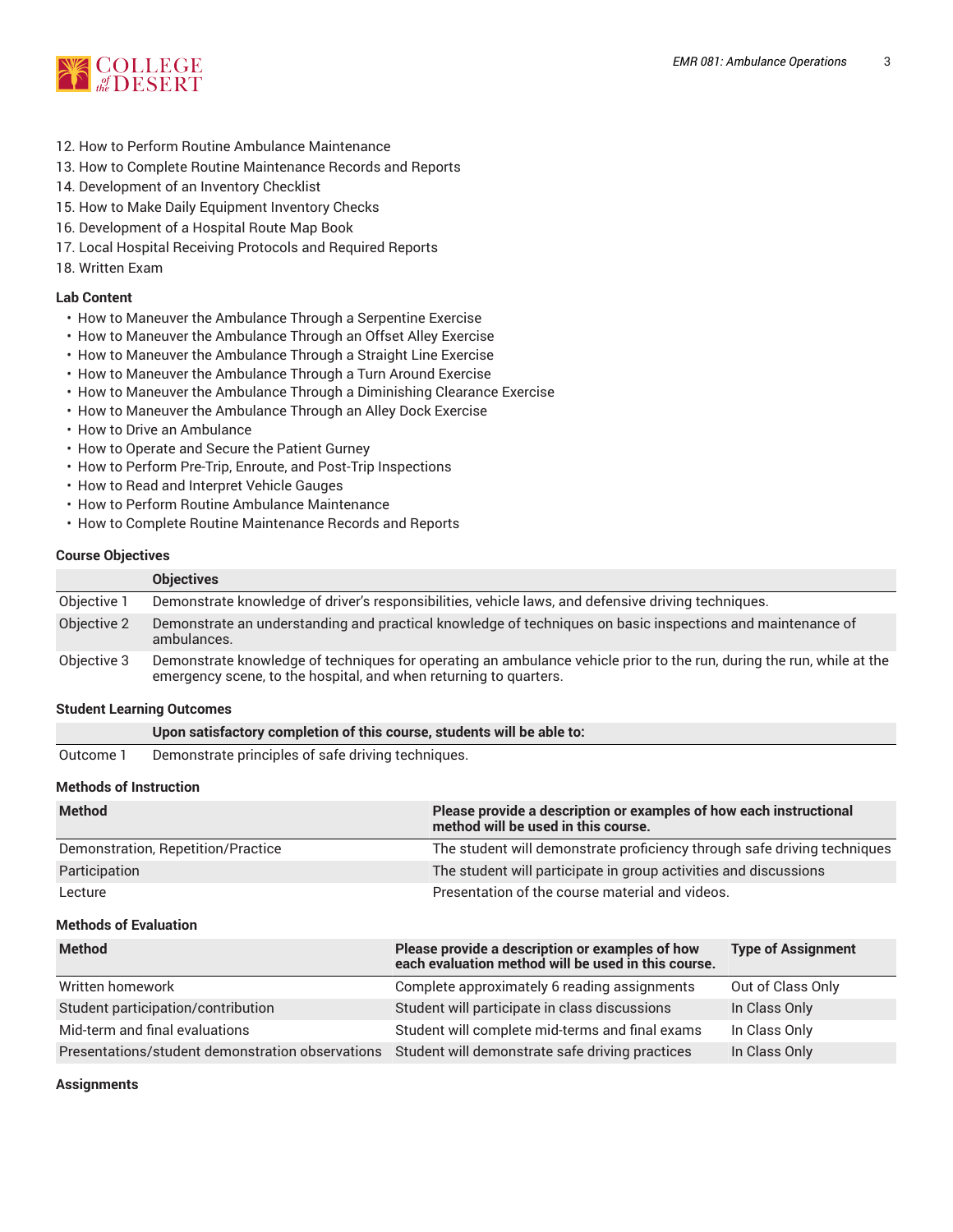

#### **Other In-class Assignments**

1. Group discussion

- 2. Student participation
- 3. Manipulative skills training

#### **Other Out-of-class Assignments**

Textbook and supplemental readings

**Grade Methods** Letter Grade Only

# **MIS Course Data**

**CIP Code** 51.0904 - Emergency Medical Technology/Technician (EMT Paramedic).

**TOP Code** 125000 - Emergency Medical Services

**SAM Code** C - Clearly Occupational

**Basic Skills Status** Not Basic Skills

**Prior College Level** Not applicable

**Cooperative Work Experience** Not a Coop Course

**Course Classification Status** Credit Course

**Approved Special Class** Not special class

**Noncredit Category** Not Applicable, Credit Course

**Funding Agency Category** Not Applicable

**Program Status** Program Applicable

**Transfer Status** Not transferable

**Allow Audit** No

**Repeatability** No

**Materials Fee** No

**Additional Fees?** No